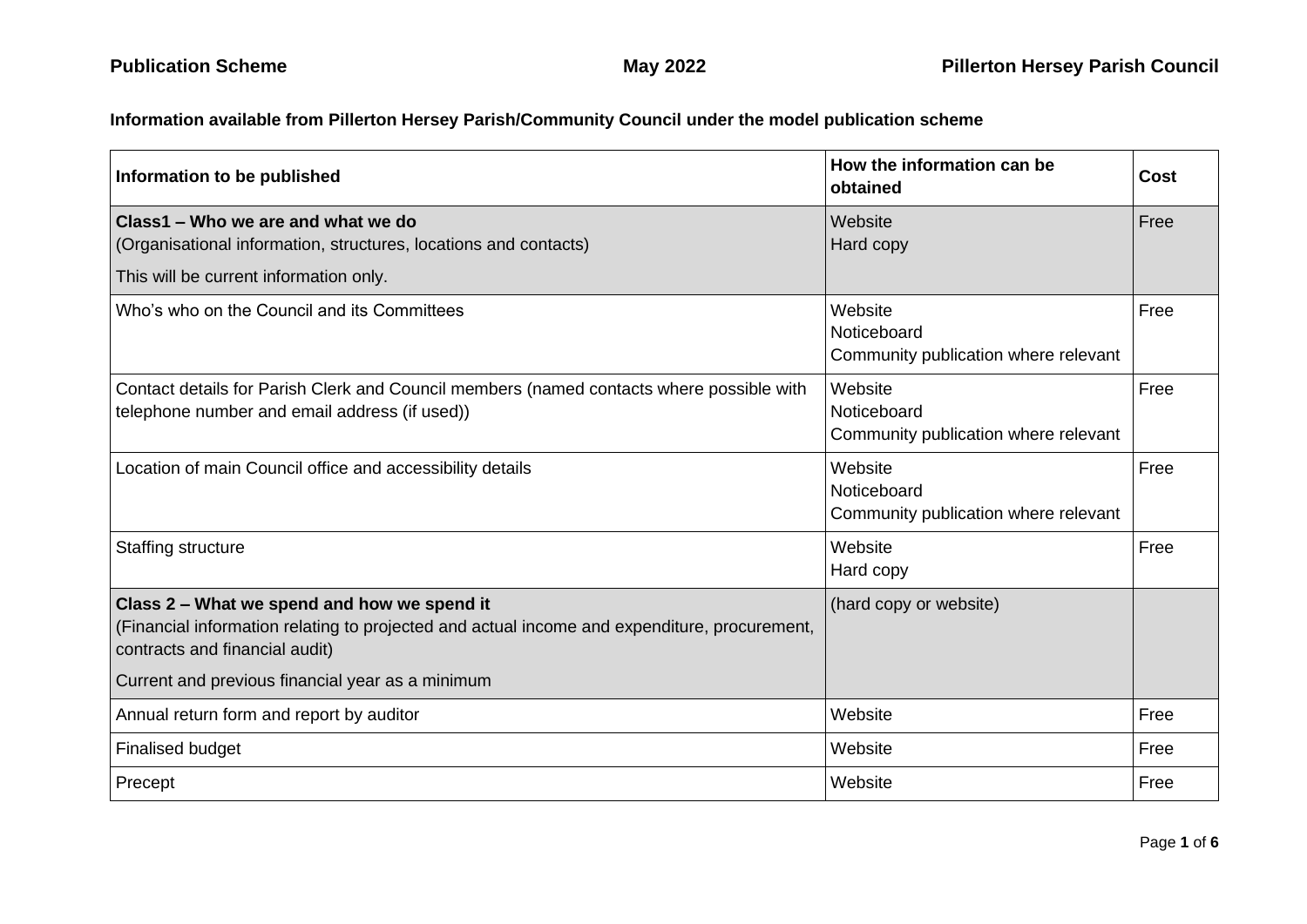| Information to be published                                                                                                                                                         | How the information can be<br>obtained | Cost |
|-------------------------------------------------------------------------------------------------------------------------------------------------------------------------------------|----------------------------------------|------|
| <b>Financial Standing Orders and Regulations</b>                                                                                                                                    | Website                                | Free |
| Annual financial report                                                                                                                                                             | Website<br>Hard copy                   | Free |
| Grants given and received                                                                                                                                                           | Website                                | Free |
| List of current contracts awarded and value of contract                                                                                                                             | Hard copy                              | Free |
| Members' allowances and expenses                                                                                                                                                    | Website                                | Free |
| Annual reports                                                                                                                                                                      | Website<br>Hard copy                   | Free |
| Class 3 – What our priorities are and how we are doing<br>(Strategies and plans, performance indicators, audits, inspections and reviews)<br>Current and previous year as a minimum | (hard copy or website)                 |      |
| Parish Plan (current and previous year as a minimum)                                                                                                                                | Website                                | Free |
|                                                                                                                                                                                     | Hard copy                              |      |
| Annual Report to Parish or Community Meeting (current and previous year as a minimum)                                                                                               | Website<br>Hardcopy                    | Free |
| Local charters drawn up in accordance with DCLG guidelines                                                                                                                          | Website                                | Free |
| Class 4 – How we make decisions<br>(Decision making processes and records of decisions)                                                                                             | (hard copy or website)                 |      |
| Current and previous council year as a minimum                                                                                                                                      |                                        |      |
| Timetable of meetings (Council and any committee/sub-committee meetings and parish<br>meetings)                                                                                     | Website<br>Hard copy                   | Free |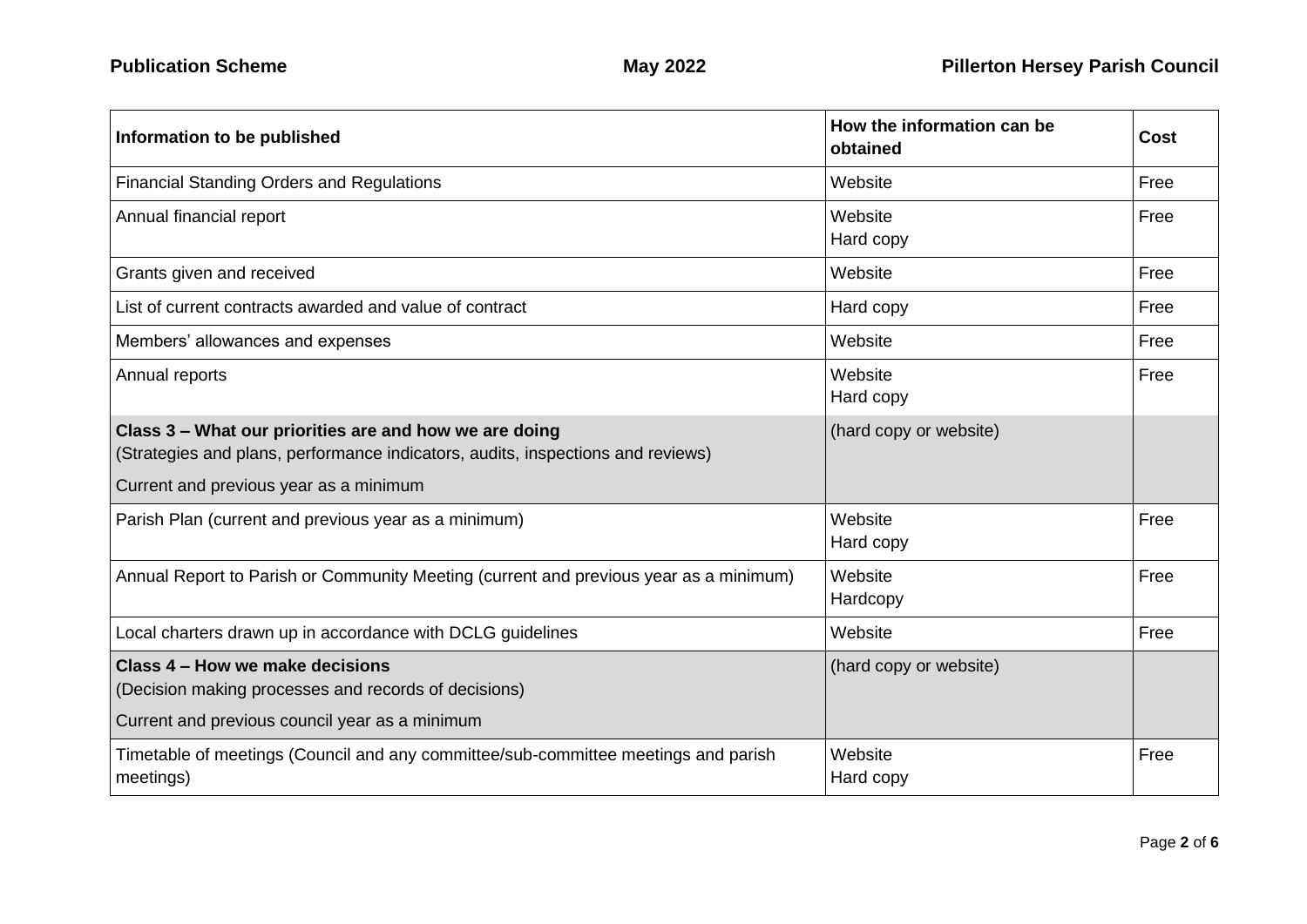| Information to be published                                                                                                                                                                                                               | How the information can be<br>obtained | <b>Cost</b> |
|-------------------------------------------------------------------------------------------------------------------------------------------------------------------------------------------------------------------------------------------|----------------------------------------|-------------|
| Agendas of meetings (as above)                                                                                                                                                                                                            | Website<br>Notice board and hard copy  | Free        |
| Minutes of meetings (as above) – n.b. this will exclude information that is properly regarded<br>as private to the meeting.                                                                                                               | Website<br>Hard copy                   | Free        |
| Reports presented to council meetings - n.b. this will exclude information that is properly<br>regarded as private to the meeting.                                                                                                        | Website                                | Free        |
| Responses to consultation papers                                                                                                                                                                                                          | Website                                | Free        |
| Responses to planning applications                                                                                                                                                                                                        | Website                                | Free        |
| Class 5 - Our policies and procedures<br>(Current written protocols, policies and procedures for delivering our services and<br>responsibilities)                                                                                         | (hard copy or website)                 |             |
| Current information only                                                                                                                                                                                                                  |                                        |             |
| Policies and procedures for the conduct of council business:                                                                                                                                                                              | Website<br>Hard copy                   | Free        |
| Procedural standing orders<br>Committee and sub-committee terms of reference<br>Delegated authority in respect of officers<br>Code of Conduct<br>Policy statements                                                                        |                                        |             |
| Policies and procedures for the provision of services and about the employment of staff:<br>Internal instructions to staff and policies relating to the delivery of services<br>Equality and diversity policy<br>Health and safety policy | Website<br>Hard copy                   | Free        |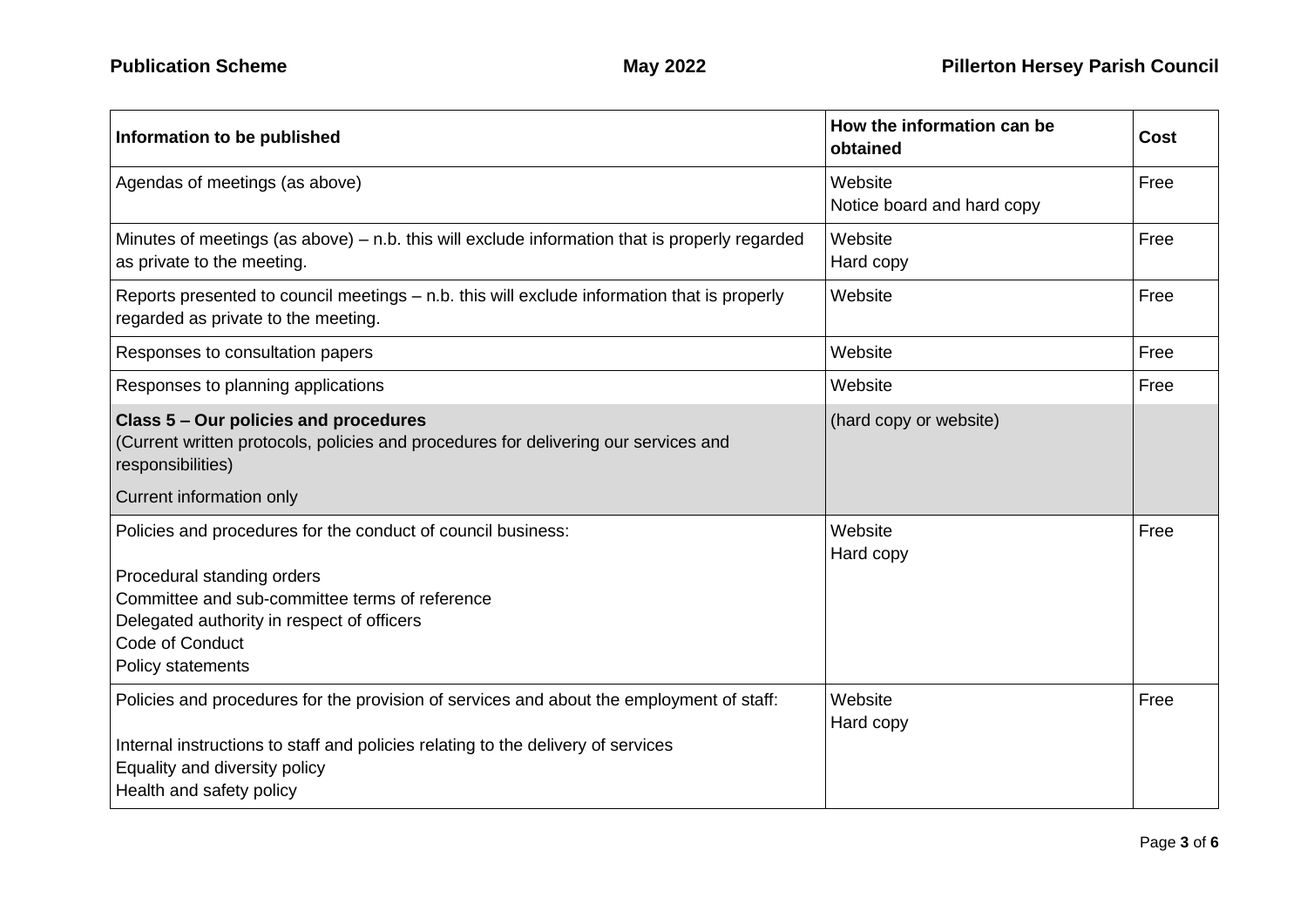| Information to be published                                                                                                                                                                                                              | How the information can be<br>obtained                                             | <b>Cost</b> |
|------------------------------------------------------------------------------------------------------------------------------------------------------------------------------------------------------------------------------------------|------------------------------------------------------------------------------------|-------------|
| Recruitment policies (including current vacancies)<br>Policies and procedures for handling requests for information<br>Complaints procedures (including those covering requests for information and operating the<br>publication scheme) |                                                                                    |             |
| Information security policy                                                                                                                                                                                                              | Website                                                                            | Free        |
| Records management policies (records retention, destruction and archive)                                                                                                                                                                 | Website                                                                            | Free        |
| Data protection policies                                                                                                                                                                                                                 | Website                                                                            | Free        |
| Schedule of charges (for the publication of information)                                                                                                                                                                                 | Website                                                                            | Free        |
| <b>Class 6 - Lists and Registers</b><br>Currently maintained lists and registers only                                                                                                                                                    | (hard copy or website; some<br>information may only be available by<br>inspection) |             |
| Any publicly available register or list (if any are held this should be publicised; in most<br>circumstances existing access provisions will suffice)                                                                                    | By appointment only                                                                | Free        |
| Assets register                                                                                                                                                                                                                          | Hard copy                                                                          | Free        |
| <b>Register of members' interests</b>                                                                                                                                                                                                    | <b>Website</b>                                                                     | <b>Free</b> |
| <b>Register of gifts and hospitality</b>                                                                                                                                                                                                 | <b>Website</b>                                                                     | <b>Free</b> |
| Class 7 - The services we offer<br>(Information about the services we offer, including leaflets, guidance and newsletters<br>produced for the public and businesses)<br>Current information only                                         | (hard copy or website; some<br>information may only be available by<br>inspection) |             |
| The village green                                                                                                                                                                                                                        |                                                                                    |             |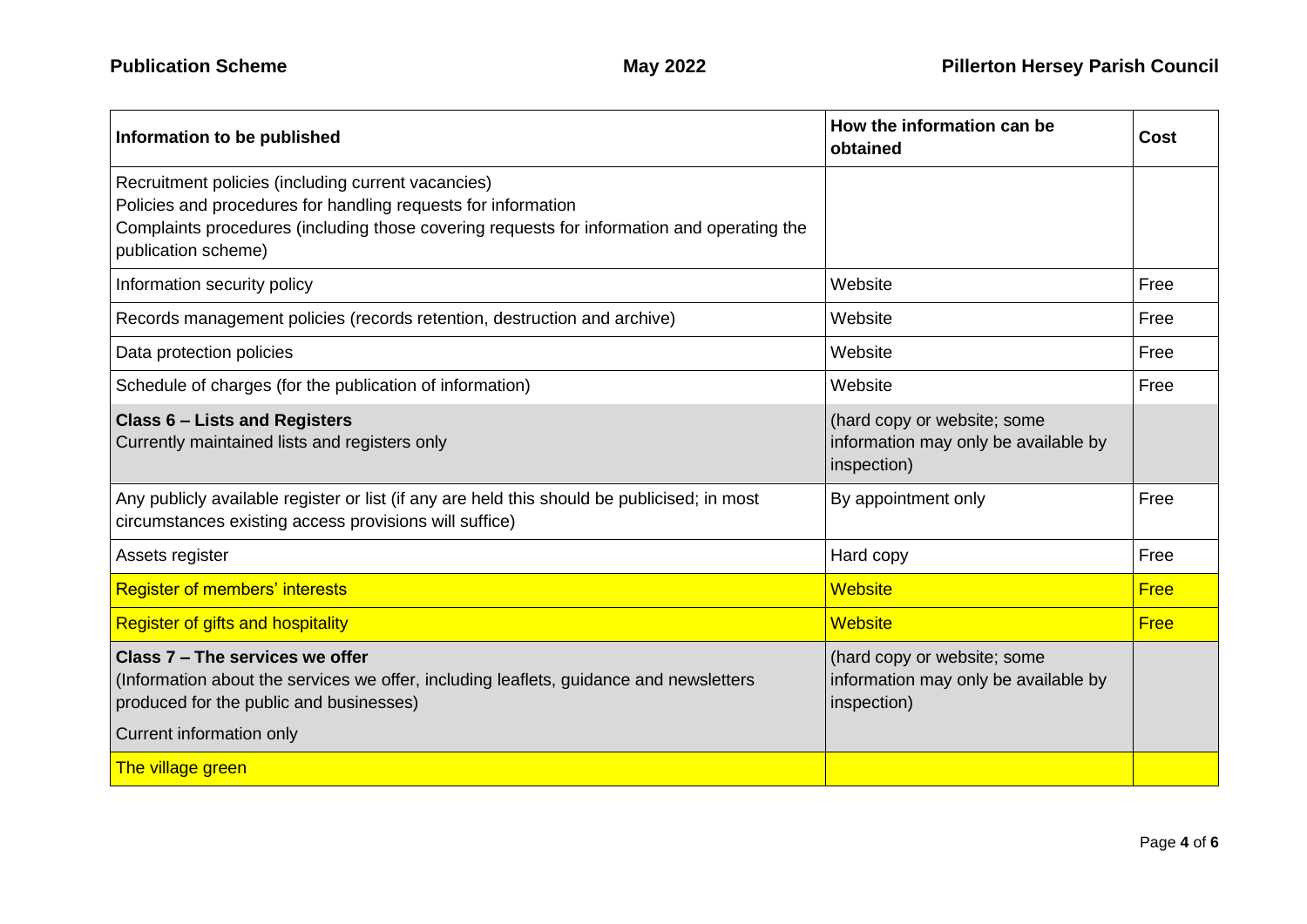| Information to be published                                                                                                                        | How the information can be<br>obtained | Cost |
|----------------------------------------------------------------------------------------------------------------------------------------------------|----------------------------------------|------|
| Seating, dog waste and sand for flood defences                                                                                                     |                                        |      |
| Services for which the council is entitled to recover a fee, together with those fees (e.g. burial<br>fees)                                        |                                        |      |
| <b>Additional Information</b><br>This will provide Councils with the opportunity to publish information that is not itemised in<br>the lists above |                                        |      |
|                                                                                                                                                    |                                        |      |
|                                                                                                                                                    |                                        |      |